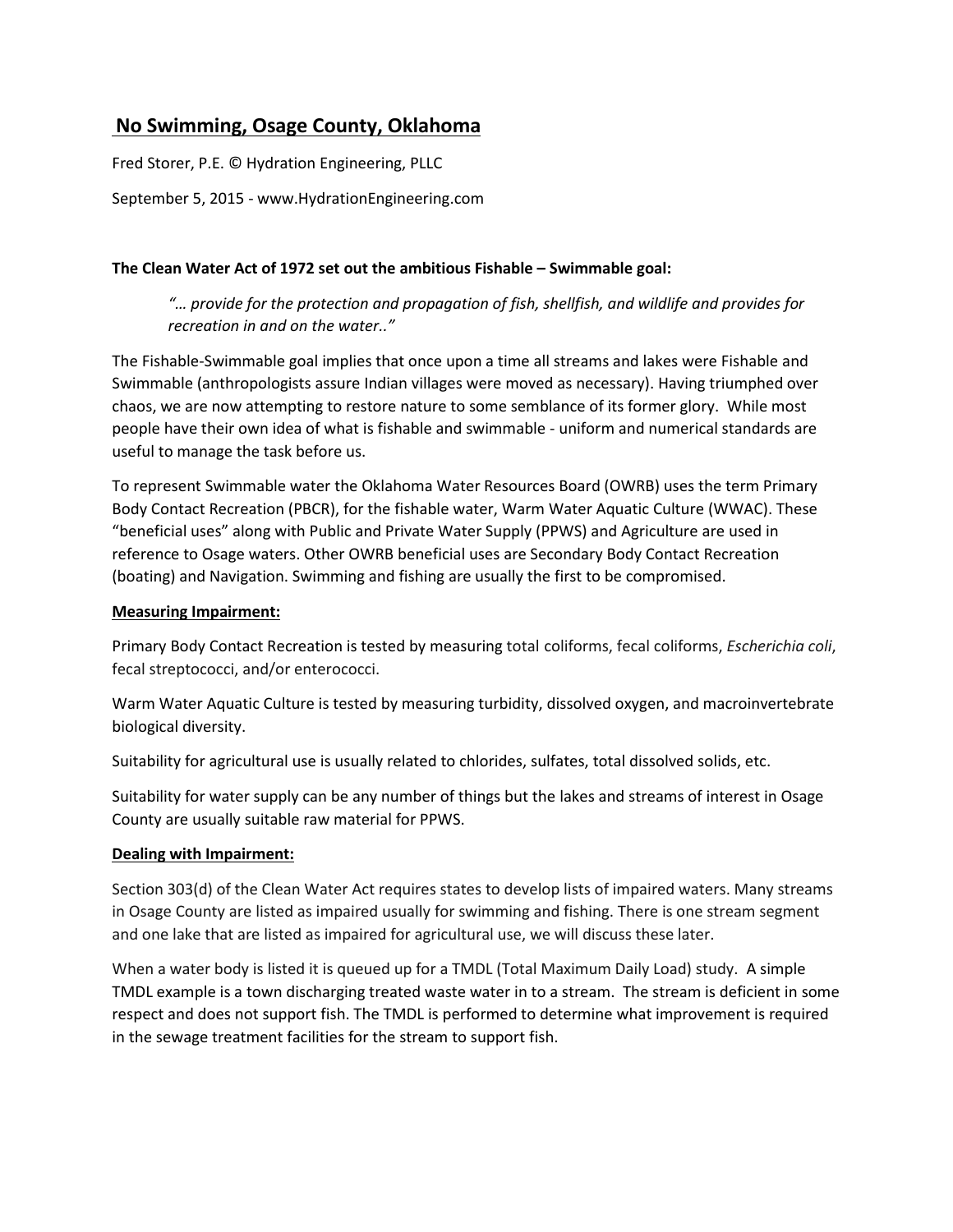The Oklahoma Department of Environmental Quality (ODEQ) performs the TMDLs on a priority basis. Naturally, there is a backlog, a typical situation of legislative over commitment and under funding. Swimming usually gets priority because of public health gets priority.

# **Posted – No Swimming:**

To date TMDL studies have been performed for fecal bacteria in fifteen Osage County Streams all are impaired and not suitable for swimming. The completed TMDLs confirmed and quantified the problem, there were no surprises.



# **Salt Creek (upper) OK621200040010\_10 an Example**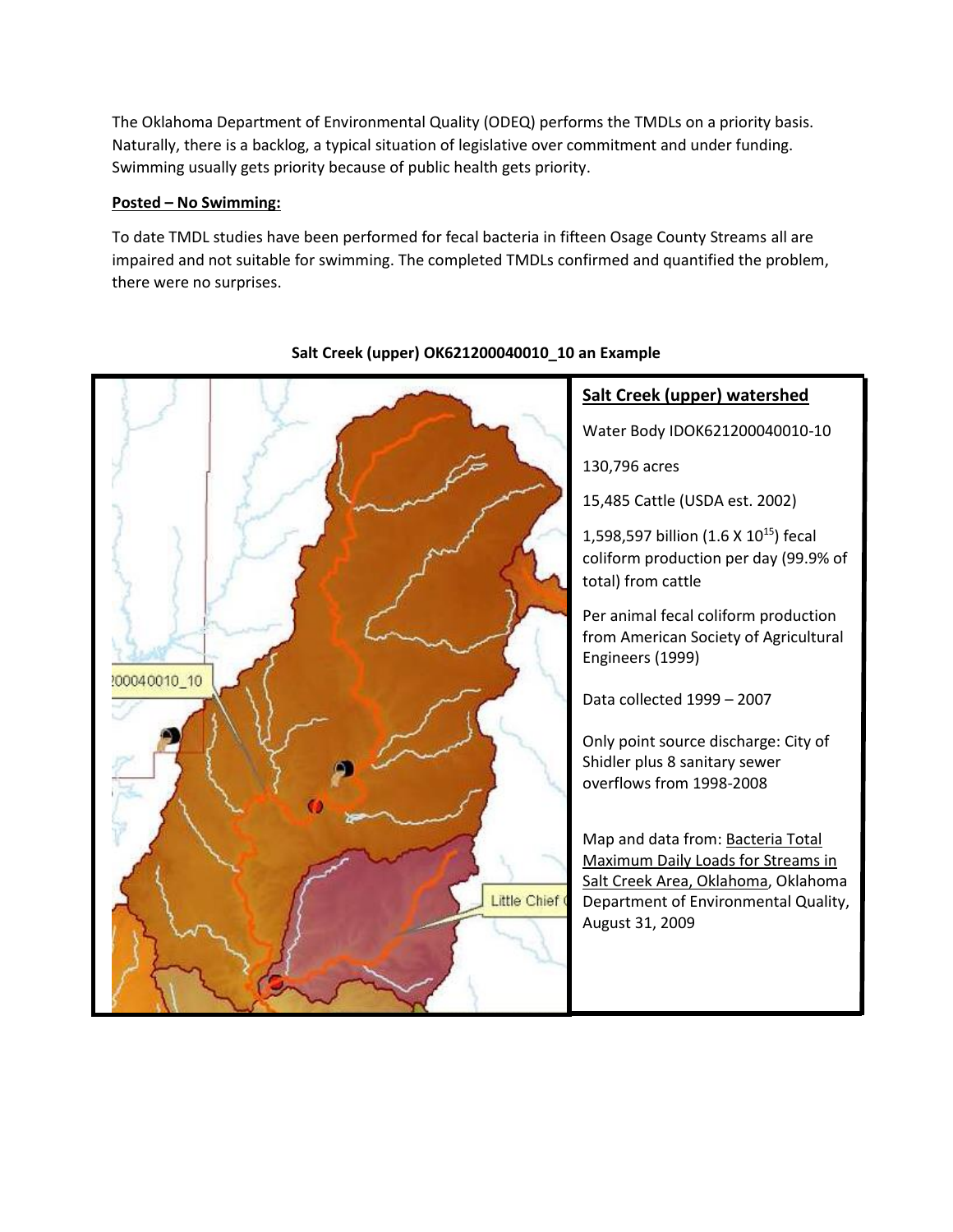#### **Fecal Bacteria TMDLs for Osage Streams**

| Stream                | Stream ID         | <b>Stream Miles</b> | Watershed Area (acres) |
|-----------------------|-------------------|---------------------|------------------------|
| <b>Beaver Creek</b>   | OK621210000050 10 | 22                  | 56,712                 |
| Bird Creek (1)        | OK121300020010 10 | 36                  | 84,122                 |
| Bird Creek (2)        | OK121300030010 00 | 25                  | 66,839                 |
| Bird Creek, North (3) | OK121300030320 00 | 20                  | 25,961                 |
| Candy Creek           | OK121300020080 00 | 17                  | 29,408                 |
| Clear Creek           | OK121300030200 00 | 20                  | 36,054                 |
| Doga Creek            | OK621200020020 00 | 10                  | 23,354                 |
| Gray Horse Creek      | OK621200010400 00 | 16                  | 31,658                 |
| Hominy Creek (4)      | OK121300040010 00 | 13                  | 22,293                 |
| Hominy Creek (5)      | OK121300040280 00 | 34                  | 125,200                |
| Little Chief Creek    | OK621200040070 00 | 13                  | 24,179                 |
| <b>Mission Creek</b>  | OK121400020190 00 | 18                  | 26,827                 |
| Salt Creek (6)        | OK621200040010_00 | 17                  | 32,060                 |
| Salt Creek (7)        | OK621200040010_10 | 44                  | 130,796                |
| Sand Creek            | OK121400040010 00 | 60                  | 154,800                |
|                       | Total             | 364                 | 870,263                |

(1) Below Birch Creek, (2) Above Birch Creek to Bluestem Lake, (3) Not a tributary to Bluestem Lake, (4) Below Skiatook Lake and into Tulsa County, (5) Above Skiatook Lake, (6) Below Little Chief Creek, (7) Above Little Chief Creek

# **The watershed area represented by the completed fecal TMDLs is 59 percent of the surface of Osage County.**

The sources of fecal bacteria reaching the stream include people, dysfunctional septic tanks, sanitary sewer over flows, malfunctioning municipal sewage treatment, pets, wildlife, livestock, application of wastes to fields, etc. The TMDL's determined that the overwhelming source of fecal contamination for these streams is "commercially raised farm animals". **99.9 percent of the fecal matter comes from livestock. 99.9 percent is the AVERAGE of the fifteen TMDLs.**

*In Osage County fecal production from "commercially raised farm animals" is over 99 percent cattle. In this paper the terms, commercially raised farm animals, cattle, livestock, and cows are used interchangeably. The USDA animal counts were made in 2002 and do not include BLM wild horse holding facilities. (Fecal coliform production from horses (per animal) is significantly less than cattle.) Buffalo are not included in the TMDL reports.*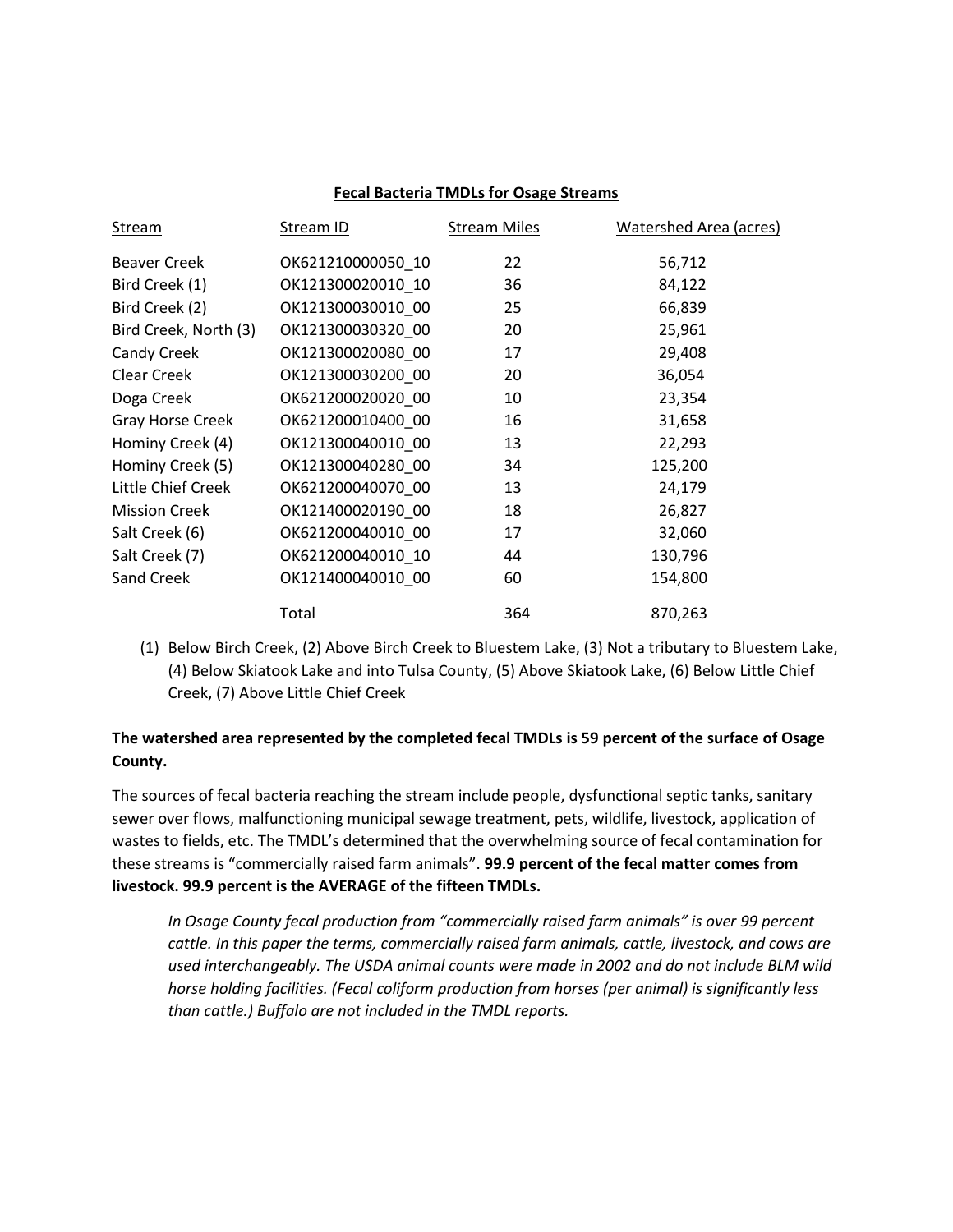The amount of improvement required is beyond the scope of this paper, but is discussed in each TMDL. Best Management Practices for reducing fecal contribution from cattle are well known and technical assistance is available from the Oklahoma Conservation Commission, a district office is located in Pawhuska.

### Impaired Fishing:

*"When the sun is bright, and the moon is right, the fish will bite, maybe" Izaak Walton (1593-1640)*

Izaak would be amazed but, Warm Water Aquatic Communities are impaired. That does not mean that you won't catch fish, you may, if the moon is right, just not so many and not the variety you hoped for.

Most Osage streams and lakes are WWAC impaired, usually due to turbidity. TMDLs have been completed for only three.

#### **Turbidity TMDLs for Osage Streams**

| <b>Stream</b>      | Stream ID         | <b>Stream Miles</b> | Watershed Area (acres) |
|--------------------|-------------------|---------------------|------------------------|
| Doga Creek         | OK621200020020 00 | 10                  | 23,354                 |
| Gray Horse Creek   | OK621200010400 00 | 16                  | 31,658                 |
| Salt Creek (lower) | OK621200040010 00 | <u> 17</u>          | 32,060                 |
|                    | Total             | 43                  | 87,072                 |

These TMDLs failed to separate non-point sources from background. The reports contain this statement:

*"The relatively homogeneous land use/land cover categories within the Study Area are associated with agricultural and range management activities. This suggests that various nonpoint sources of TSS include sediments originating from grazing in riparian corridors of streams and creeks, highway/road/bridge runoff (non-construction related), non-irrigated crop production, rangeland grazing and other sources of sediment loading."*

#### **Impairments waiting on TMDLs:**

Waters which have been determined to be impaired, but do not have TMDLs (for the listed impairment) include:

#### **Impaired Waters without TMDLs**

| Water             | ID                               | <b>Impairments</b>         | <b>Potential Source Codes</b>                                                  |
|-------------------|----------------------------------|----------------------------|--------------------------------------------------------------------------------|
|                   |                                  | <b>WWAC</b>                | 46, 59, 87, 92, 108, 111, 133, 136, 140                                        |
|                   | Bigheart Creek OK120420010140 00 | <b>PBCR</b><br><b>WWAC</b> | 46, 92, 108, 111, 133, 136, 140<br>46, 49, 59, 87, 92, 102, 108, 111, 136, 140 |
| <b>Birch Lake</b> | OK121300030040 00                | <b>WWAC</b>                | 140                                                                            |
|                   | Bluestem Lake OK121300030300 00  | <b>WWAC</b>                | 140                                                                            |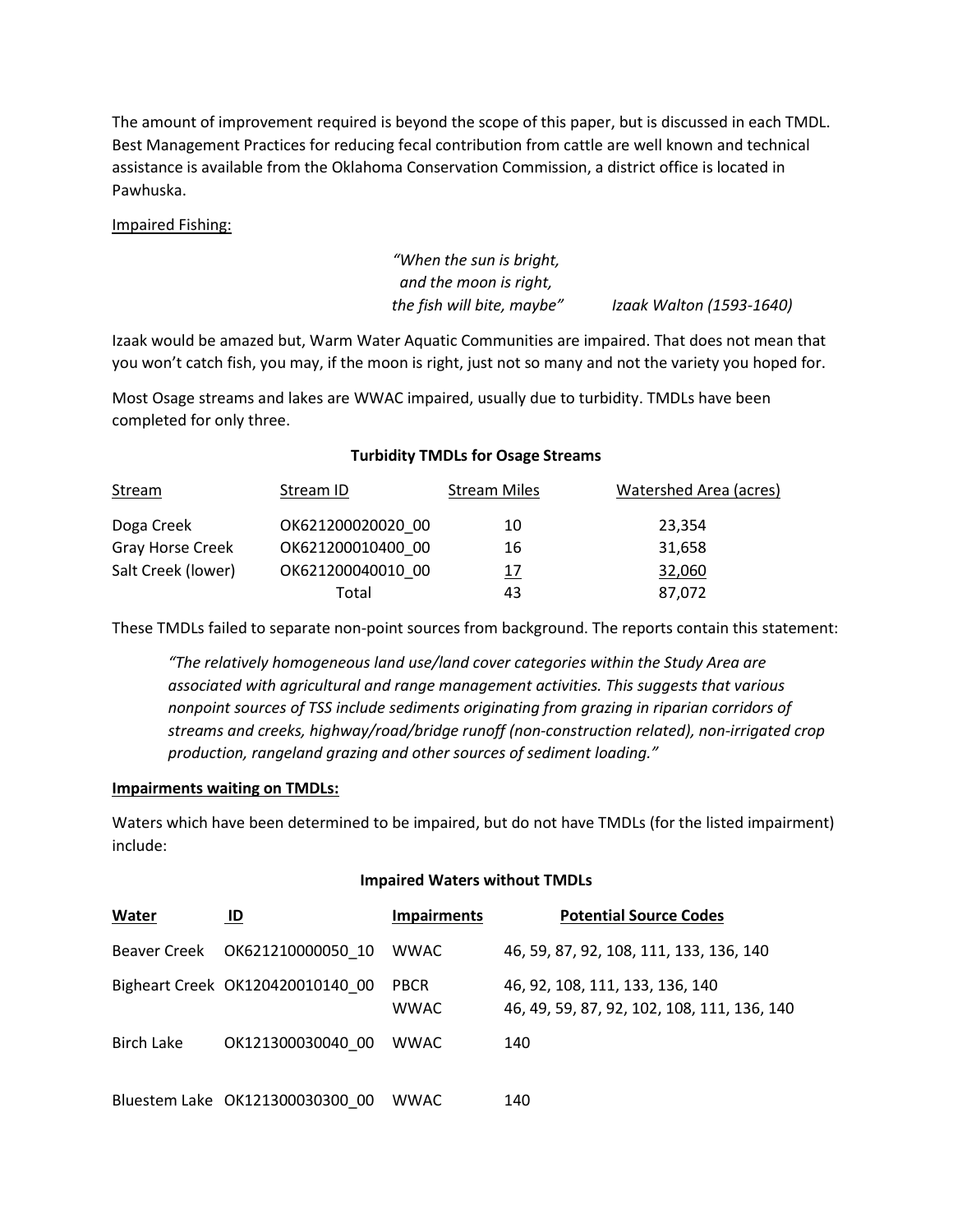| Water             | ID                               | <b>Impairments</b>         | <b>Potential Source Codes</b>                                                  |
|-------------------|----------------------------------|----------------------------|--------------------------------------------------------------------------------|
| <b>Buck Creek</b> | OK121400030170 00                | <b>PBCR</b><br><b>WWAC</b> | 46, 92, 108, 111, 133, 136, 140<br>46, 49, 59, 87, 92, 102, 108, 111, 136, 140 |
|                   | Delaware Creek OK121300010150_01 | <b>PBCR</b><br><b>WWAC</b> | 46, 59, 92, 108, 111, 133, 136, 140<br>46, 59, 87, 92, 108, 111, 133, 136, 140 |
| Fairfax Lake      | OK621200040040 00                | <b>PPWS</b>                | 140                                                                            |
|                   | (Below Skiatook Lake)            | <b>WWAC</b>                | 46, 59, 87, 92, 108, 111, 133, 136, 140                                        |
|                   | (Above Skiatook Lake)            | Agriculture                | 49, 97, 102, 140                                                               |
| Hominy Lake       | OK121300040350 00                | <b>WWAC</b>                | 140                                                                            |
| Hulah Lake        | OK121400030020 00                | <b>WWAC</b>                | 140                                                                            |
|                   | Pawhuska Lake OK121300030230 00  | Agriculture                | 140                                                                            |
| Sand Creek        | OK121400040010 00                | <b>WWAC</b>                | 46, 49, 87, 102, 108, 140                                                      |

Potential source codes are a shopping list that guide the development of the TMDLs and may not be significant at the end of the day. (Septic tanks are always initially listed as a source of fecal bacteria but they can't compete with cows in the creek.) Twelve potential source codes used for 13 streams and lakes above were selected by ODEQ from a list of 41.

**Source Codes Used** 

| <b>Potential Source</b>      | Code |
|------------------------------|------|
| Riparian & Shoreline Grazing | 46   |
| Road Runoff                  | 49   |
| Land Application of Wastes   | 59   |
| <b>Non-irrigated Crops</b>   | 87   |
| Septic Tanks, etc.           | 92   |
| Spills (1)                   | 97   |
| Petroleum (Legacy) (2)       | 102  |
| <b>Range Grazing</b>         | 108  |
| Residential Areas            | 111  |
| Pet Wastes                   | 133  |
| Wildlife (non-waterfowl)     | 136  |
| Unknown Source (3)           | 140  |

- (1) Although not so specified by ODEQ we have treated spills as entirely related to oil & gas operations
- (2) The source code uses the term "Legacy" to describe old oil production scars.
- (3) Unknown Source is a catch all term which may mean unknown or just all of the above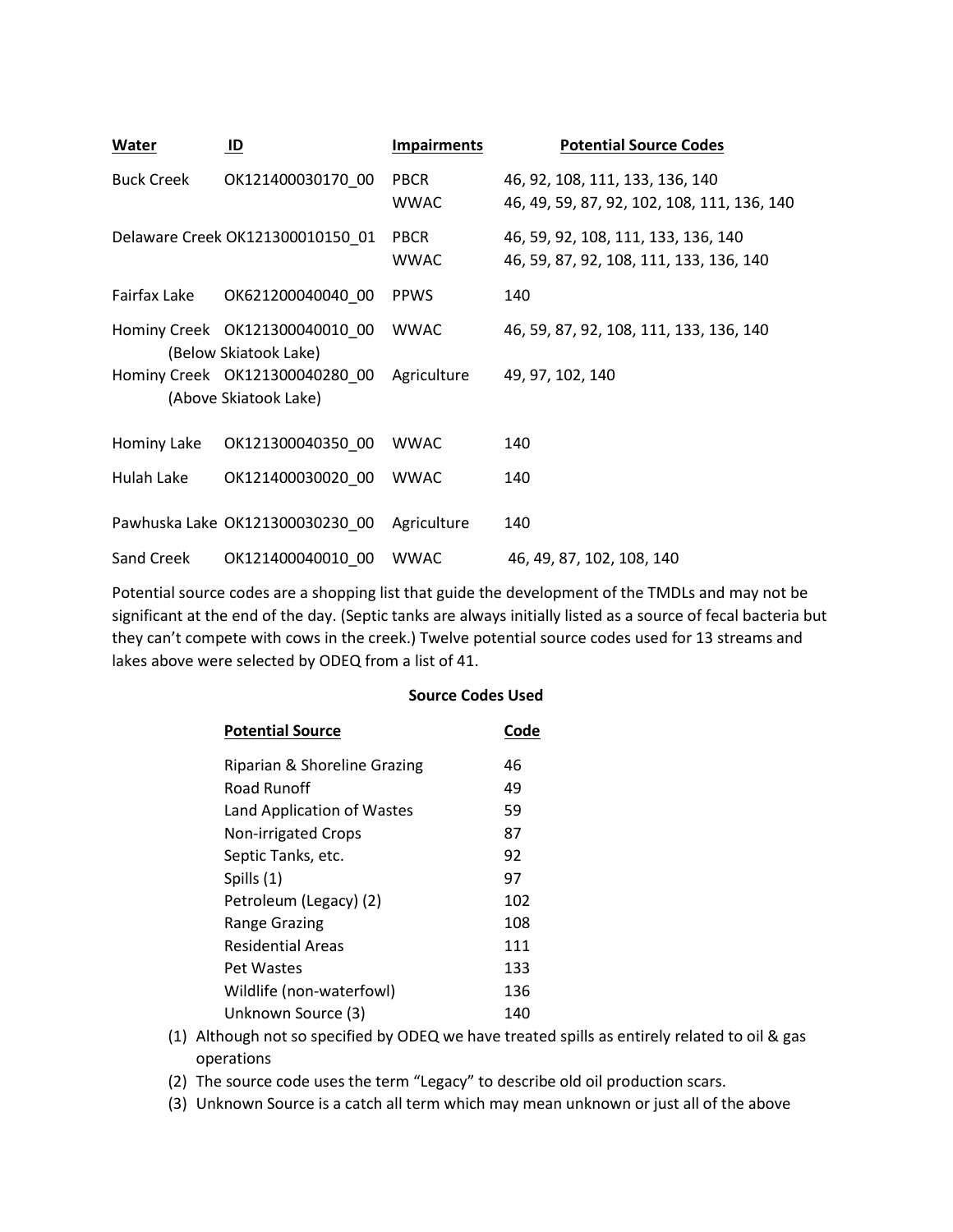Grouping the sources can be useful.

| Group          | <b>Source Groups</b> |                   |         |  |
|----------------|----------------------|-------------------|---------|--|
|                | <b>Source Codes</b>  | <b>Times Used</b> | Percent |  |
| "Civilization" | 49, 92, 111, 133     | 31                | 35      |  |
| Agriculture    | 46, 59, 87, 108      | 30                | 34      |  |
| Unknown        | 140                  | 16                | 19      |  |
| Deer, etc.     | 136                  | 8                 | 10      |  |
| Petroleum      | 97, 102              | 4                 | 5       |  |

## **Discussion of the lakes and creeks with impairments not addressed by TMDL studies:**

**Beaver Creek** (far northwest Osage County), in addition to the fecal bacteria TMDL, **Beaver Creek** is impaired for WWAC and is dominated by agricultural sources.

**Bigheart Creek**, previously known as Black Boy Creek, flows to the Arkansas through Sand Springs. Fishing and Swimming are not recommended. Petroleum (Legacy) is listed as a potential source along with eleven others.

**Birch Lake** is impaired and OWRB says cause is unknown. It is likely that the turbidity impairs the WWAC. Man made the lake and the lake made the problem.

**Bluestem Lake**, now impaired for WWAC, was built by the Works Progress Administration about 1937. It impounds Middle Bird Creek and South Bird Creek **not** North Bird Creek, OK121300010010\_00, the subject of the Fecal Bacteria TMDL discussed above. Bluestem provides more than half of Pawhuska's municipal water.

**Buck Creek** is a tributary to Sand Creek and crosses US 60 about 5 miles west of Bartlesville. Swimming is impaired, a TMDL would have the same conclusions as the one performed for Sand Creek.

**Delaware Creek** crosses the county line between Sperry and Tulsa. It has the usual variety of problems and is impacted by urban sprawl.

ODEQ reports that **Fairfax Lake**'s suitability as a public water supply is compromised by algae. There are various problems with algae, the most common, taste and odor.

**Hominy Creek** (below Skiatook Lake) is similar to Delaware Creek but urbanization is not as advanced.

**Hominy Creek** (above Skiatook Lake), **Sand Creek**, and **Bigheart Creek**, have impairments caused by chlorides and attributed to Petroleum (Legacy) sources. While time is curing these problems they should be inventoried and mitigated where possible. The Oklahoma Energy Resources Board can be of assistance. OERB has restored 836 sites in Osage County.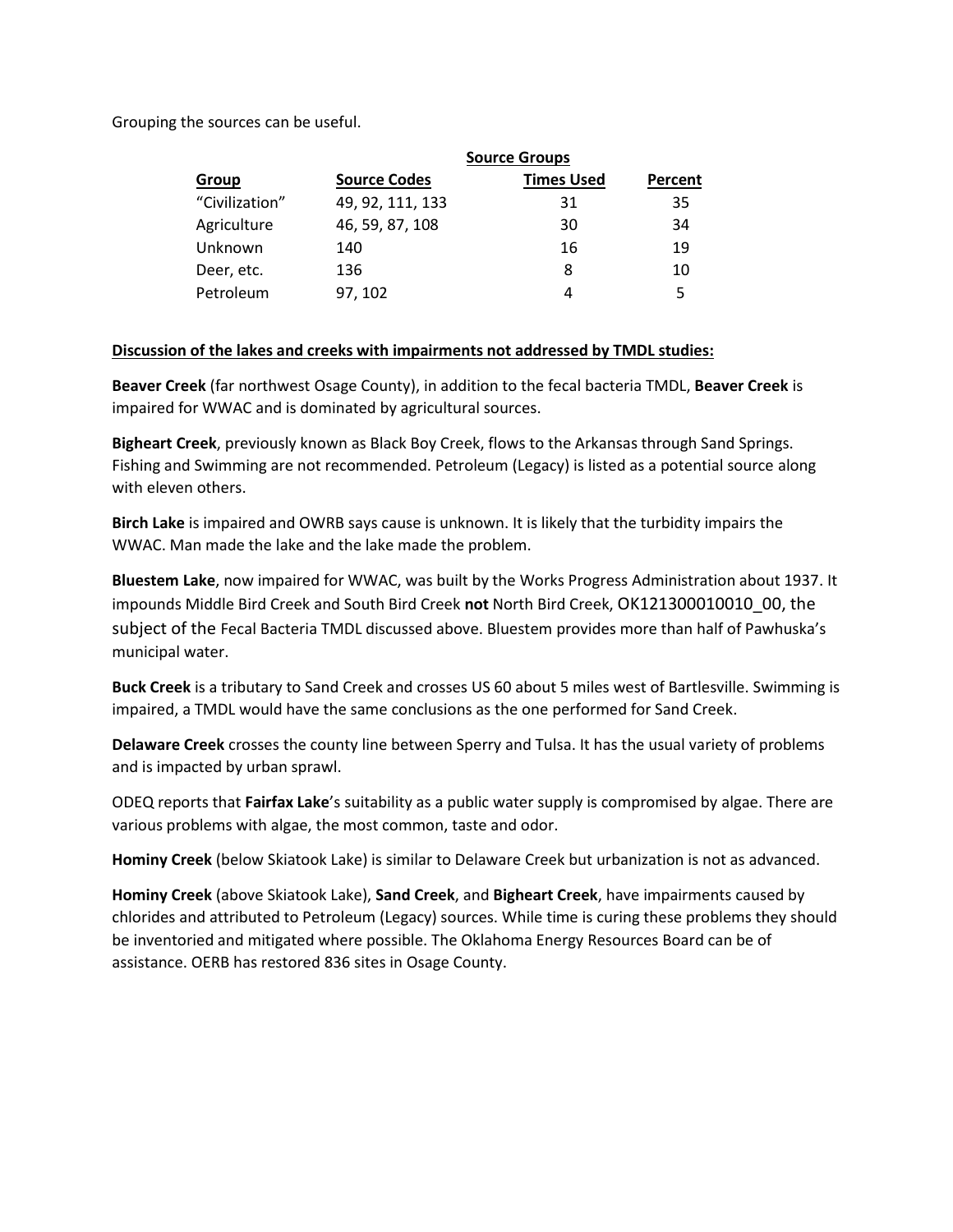**Hominy Creek** (above Skiatook Lake) shows "Other Related Spills" as source code. The Bureau of Indian Affairs requires that spills from oil and gas operations be reported to its spill hotline. Osage oil field spills are largely salt water which contribute chlorides impacting agricultural beneficial uses. Oil operators are required to have Spill Prevention, Control, and Countermeasure Plans which have been effective in minimizing spills. In spite of the issues with **Hominy Creek**, **Skiatook Lake** is considered to have high quality water and is designated by "OWRB as a Sensitive Water Supply" with a full complement of unimpaired beneficial uses.

**Hulah Lake** is muddy, some say its problem is Kansas. Authorized in 1936 and completed in 1951 it predated Environmental Impact Statements but, it is safe to say the Corps of Engineers did not make any guaranties regarding the clarity of the water.

**Pawhuska Lake** by all appearances has the highest quality water in Osage County. However, ODEQ says the lake water is impaired for agricultural use because of sulfates (SO<sub>4</sub><sup>-2</sup>). (The only agricultural use for Pawhuska Lake water is town gardens.) The source of the sulfates is almost certainly the quarry immediately north of the lake. Limestone is interbedded with gypsum, calcium sulfate (CaSO<sub>4</sub>·2H<sub>2</sub>O), and gypsum is soluble in water.

The headwaters of **Sand Creek** are about 3 miles northeast of Foraker and flow to the Caney River at Bartlesville. In addition to the fecal coliform TMDL Sand Creek is impaired for WWAC. Its fishable issues are almost entirely related to cattle.

## **Conclusions:**

Cattle dominate the stream water quality problems in Osage County. Any significant improvements in Osage County water quality, let alone achieving the goals of the Clean Water Act, require changes in ranching practices. Fortunately best management practices (BMPs) have been identified to reduce bacteria runoff from grazing lands and direct deposit into streams.

Oil and gas impacts are related to legacy oil field scars. Many have been cleaned up and some of the remainder are amenable to cleanup. Spills should be avoided and if not avoided cleaned up.

**Hulah** and **Birch Lakes** will remain muddy. **Skiatook Lake** should be protected and not allowed to decline.

For the sake of brevity we have ignored the border waters, **Kaw Lake**, the **Arkansas River**, and **Keystone Lake.** And, ODEQ still has streams to evaluate.

It is possible to make No Swimming the exception rather than the rule AND, improve the fishing.

Nothing in this paper should be interrupted as a criticism of the Oklahoma Water Resources Board or the Oklahoma Department of Environmental Quality. They do an excellent job with limited resources.